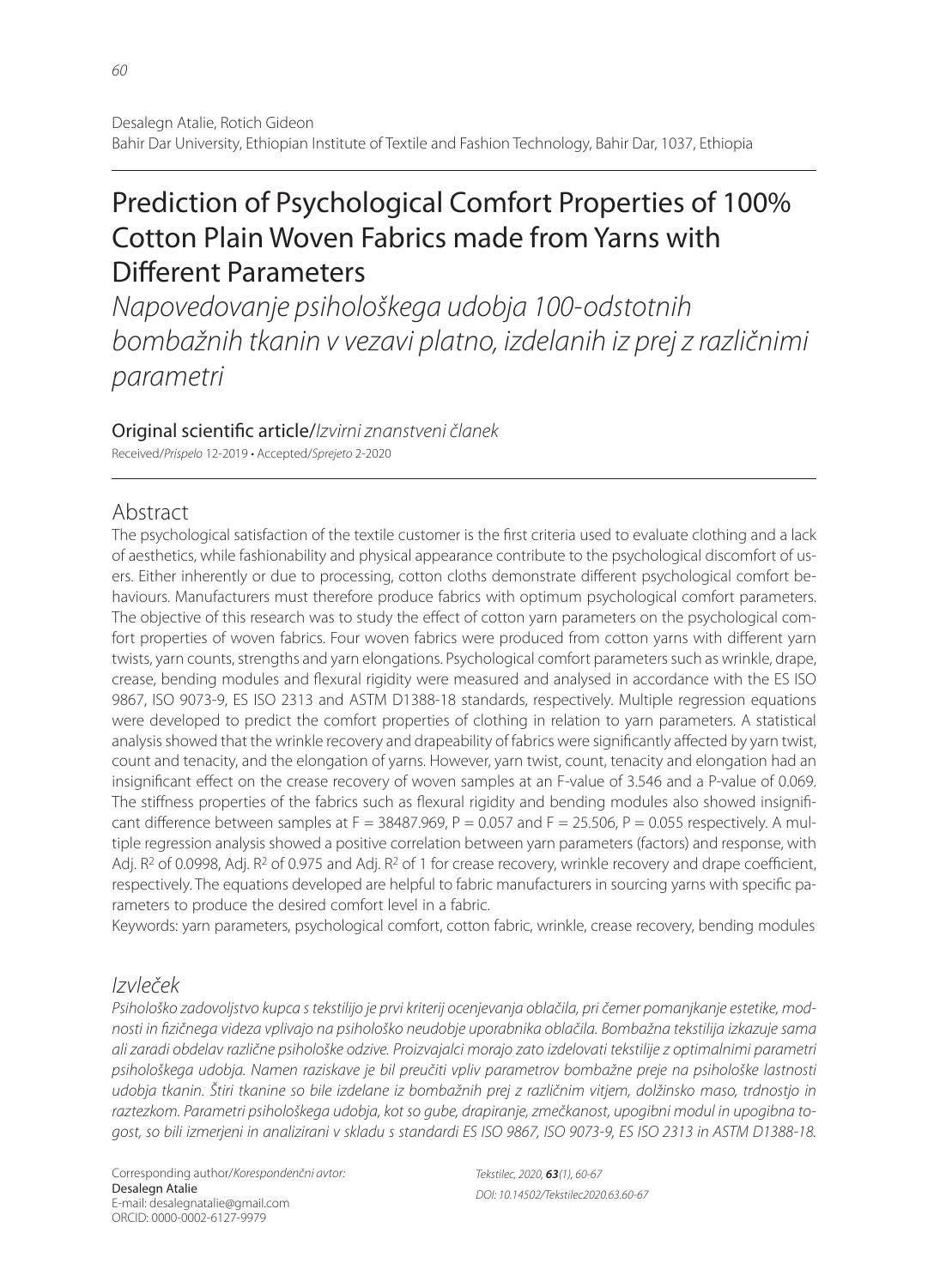Razvite so bile regresijske enačbe za napovedovanje lastnosti udobnosti oblačil glede na parametre preje. Statistična analiza je pokazala, da so na izravnalne kote in drapiranje tkanin pomembno vplivali vitje, dolžinska masa, trdost in raztezek preje. Našteti parametri pa niso pomembno vplivali na izravnavanje gub (zmečkanin) tkanih vzorcev (F = 3,546, P = 0,069). Pri togosti tkanin, in sicer upogibni togosti in upogibnem modulu, med vzorci ni bilo statistično pomembnih razlik (F = 38487.969, P = 0,057; F = 25.506, P = 0,055). Večkratna regresijska analiza je pokazala pozitivno korelacijo med parametri preje (faktorji) in odzivom s prilagojenimi korelacijskimi koeficienti  $R^2 = 0.0998$  za izravnavanje gub,  $R^2 = 0.975$  za izravnalne kote in  $R^2 = 1$  za drapiranje. Razvite enačbe so v pomoč proizvajalcem tkanin pri nabavi preje z določenimi parametri za izdelavo tkanin z želenim udobjem. Ključne besede: parametri preje, psihološko udobje, bombažna tkanina, gube, zravnava gub, upogibni modul

## 1 Introduction

Psychological comfort has received attention from manufacturers in recent years due to consumers' demands for aesthetic value, fashionability and good clothing appearance, as factors considered in the purchase process. To produce a comfortable garment, comfort properties should be considered during manufacturing and garment design [1]. Clothing with poor wrinkle, low drapeability and crease recovery properties will decrease wearers' psychological satisfaction. Natural fibres have better comfort properties than synthetic fibres. Even though they have several advantages, they also have some disadvantages, such as the quick wrinkling of cotton fabric during wear [2]. Yarn parameters are very important in producing suitable fabric with optimised performance for a specific end use. Several researchers have shown that yarn properties affect the properties of clothing. Gong studied cotton fabrics using five control factors in order to examine their effects on yarn cross-sectional shape changes along the yarn path. The factors studied were fibre type, yarn linear density and twist factor, and warp and weft cover factors. The study focused on the cross-sectional structure and its influence on woven fabric [3]. Pattanayak and Luximo pointed out that there are many factors that influence the aesthetic appearance of a fabric and the outstanding effect on the actual beauty of the cloth [4]. Drape is one of the critical factors affecting psychological comfort. The drape or drapeability of a fabric refers to the manner in which the fabric falls, shapes, gathers or flows with gravity on a model form or on a human body. Fabric drape has attracted the attention of many researchers in recent years because of the attempt to create a clothing CAD system by introducing fabric material properties in which drape is the key element [5]. Pattanayak and Luximo stat-

ed that fabric drape is an important parameter for

the selection and development of textile materials for apparel industries. Predictions of the drape property of cotton woven fabrics were developed using multiple regression methods [4]. Another researcher investigated the improvement of the crease recovery of cotton fabrics. Reactive dyed fabrics were treated with dimethylol dihydroxy ethylene urea (DMDHEU) resin in order to improve their crease recovery characteristics. Two types of treatments were carried out: conventional thermal curing and gamma irradiation. Finally, the effect of treatments on crease recovery, and the mechanical and thermal properties of fabrics were studied. They found that the finishing of cotton fabrics with gamma irradiation demonstrated better crease recovery [6]. The effect of yarn twist has also been studied. It was observed that the crease recovery of cotton fabrics decreases as yarn twist increases [7]. Similarly, Liu et al. investigated the impact of mechanical action on the wrinkling of cotton fabrics in a drum washer [8]. They observed that the spinning speed and wash load were the main factors influencing the smoothness of cotton fabrics. As the wash load increased, the free motion region decreased and the ratio of the passive motion region increased, resulting in the severe wrinkling of cotton fabric.

Hala [9] studied the effect of yarn twist direction on the drapability of fabrics and observed that twist direction does indeed have an effect on drape property. The bending and drape properties of woven fabrics, and the effect of weft density, weft yarn count and warp tension on these properties were also investigated by Süle [10]. It was reported that woven fabrics with thicker weft yarns and higher weft densities had a higher bending rigidity. In addition, the bending rigidities of the fabrics in the warp directions increased as warp tension increased. King and Johnston [11] studied the effect of stiffness, shear, extensibility, thickness and density on the drape coefficient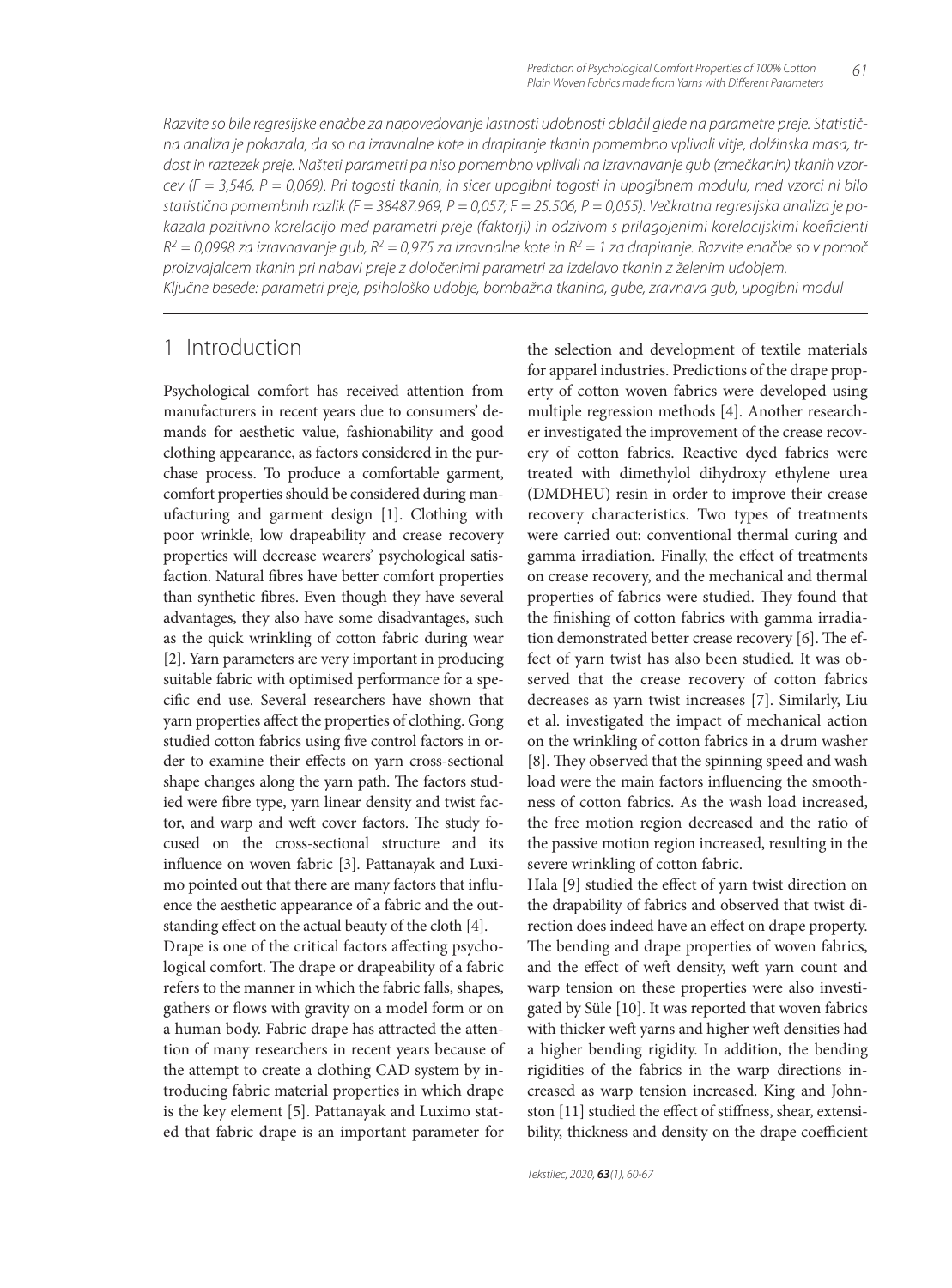of fabrics. A multiple regressions analysis equation was developed to determine drape coefficient based on stiffness, shear, extensibility and density. They concluded that the drapeability characteristics of a fabric are affected, to some extent, by fibre stiffness [12]. Multiple regression models were built based on factors such as bending, shear, tensile, compression and aerial density. It was found that tensile and compression factors have little effect on the drape property of fabrics. It was observed that bending, shear and aerial density affect drape characteristics [2, 4]. The effect of yarn parameters on the mechanical properties (at low-stress) of woven fabrics, tensile strength, compression, bending and shear property were studied by the authors of this work [13]. Though many researchers have studied the effect of yarn parameters such as count and twist on tactile comfort, and on drape, tensile and stiffness properties, most of the studies were done at the grey fabric level. The effect of yarn properties on fabric wrinkle resistance have not been thoroughly addressed. The effects of yarn parameters such as yarn count, twist, strength and elongation on the psychological comfort properties of half-bleached woven fabrics were studied in this work. A multiple regression analysis was carried out to predict stiffness, wrinkle recovery, crease recovery and the drape properties of fabrics.

# 2 Materials and methods

### 2.1 Materials

Four types of cotton yarns were manufactured by Bahir Dar Textile S.C. using a C-60 IDF (Integrated Draw frame) machine and a rotor spinning system (RIETER- R 923). The yarns were selected randomly from daily production when the count and twist were changed by spinners on the same machine. All yarns samples were produced from the same fibre mix with a micronaire value of 4.02, maturity of 0.85, upper half mean length (UHML) of 30.16 mm, uniformity index  $(UI)$  of 83.8%, short fibre content of 6.9, strength of 29.8 g/tex, elongation of 7.6% and trash grade three. Trash grade is known as TrGrd in USTER HVI 1000 machine and this value is measured by the trash module and consist of 1 up to 4 alphanumeric characters. Yarn twist, yarn count, strength and elongation were evaluated according to ASTM D1422, ES ISO 2060 and ES ISO 2062 testing standard methods, respectively, and are shown in Table 1.

A Statimat Me+ instrument was used to evaluate yarn strength and elongation. Table 2 shows the actual thread density and thickness of the fabrics, as well as nominal yarn count and twist. All woven fabrics were produced on the same air jet loom (PICANOL- OMP 800-2-P) at a speed of 350  $\text{min}^{-1}$  (350 rpm) by Bahir Dar Textile S.C. Machine speed, warp yarn property, thread density (warp =  $20 \text{ cm}^{-1}$  and weft 18 cm<sup>-1</sup>) and fabric structure (plain) were kept constant (see Tables 1 and 2) during fabric production. The only variation was the use of different weft yarns. The produced fabric samples were treated using a halfbleach combined treatment system on a Jigger machine. The fabric and water solution were prepared at a material liquor ratio (MLR) of 1:5,  $H_2O_2$  4% of fabric weight, NaOH 3% of fabric weight and  $Na<sub>2</sub>SiO<sub>3</sub>$ 2% of fabric weight, and a wetting agent of 0.5% of fabric weight. Each sample was treated at a temperature of 95 ºC for 1.5 hours, with a machine working speed of 40 m/minute.

### 2.2 Test methods

Specimens were conditioned at a relatively humidity of  $(65 \pm 2)\%$  and a temperature of  $(20 \pm 1)$  °C before each test.

#### **Structural properties**

The structural parameters of the developed fabrics such as thread density and fabric weight were evaluated according to ESISO 7211-2 and ES ISO 3801 test methods, respectively. The nominal thread density

| Yarn code | Yarn count [tex] | Twist [turns/m] | Tenacity [cN/tex] | Elongation [%] |
|-----------|------------------|-----------------|-------------------|----------------|
| Y1        | 21.5             | 937.2           | 14                | 6.29           |
| Y2        | 22.9             | 916.7           | 5.74              | 4.43           |
| Y3        | 24.1             | 876.7           | 11.22             | 5.10           |
| Y4        | 36.4             | 843.5           | 8.78              | 5.04           |
| Warp yarn | 20               | 920             |                   | 6.42           |

*Table 1: Yarn characteristics*

Tekstilec, 2020, *63*(1), 60-67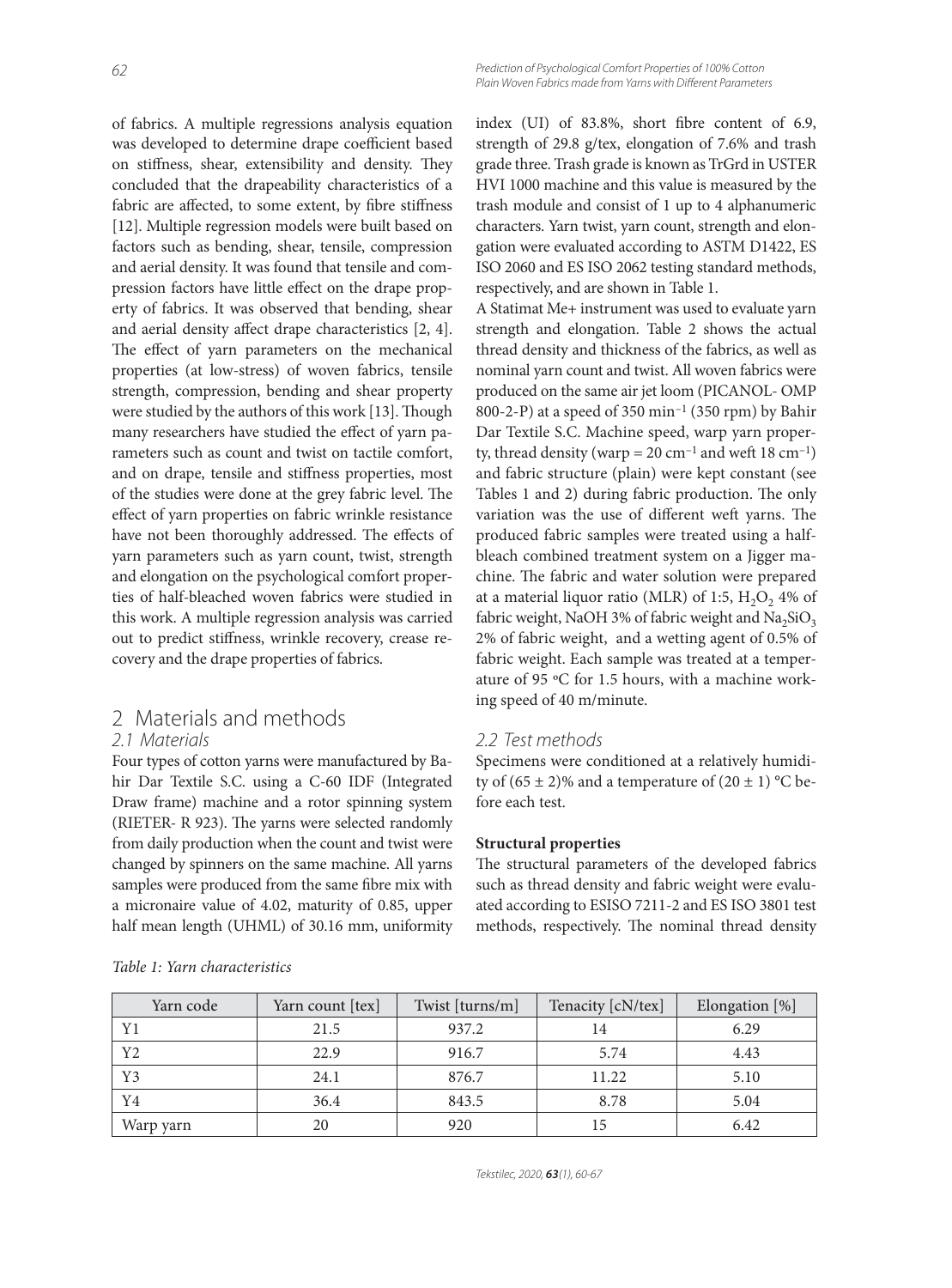(set at loom) of the fabric and the actual thread density (after manufacturing) are presented in Table 2.

#### **Stiffness test**

Fabric stiffness is the resistance of a fabric to bending. This test measures the bending stiffness of a fabric by allowing a narrow strip of the fabric to bend to a fixed angle under its own weight. The length of the fabric required to bend to this angle is measured and is known as the bending length.

A cantilever stiffness test system is often used as a measure of a fabric's stiffness, as it is an easy test to perform. During testing, a horizontal strip of fabric is clamped at one end and the rest of the strip allowed to hang under its own weight as shown in Figure 1.



Figure 1: cantilever fabric stiffness test method *L – length of projecting fabric, Ѳ – angle to which fabric bends, M – fabric mass per unit area*

Test specimens measuring 25 mm in width and 200 mm in length were cut in a lengthwise direction. Five tests were carried out on each sample in the warp and weft direction according to the ASTM D1388-18 standard. A fabric stiffness analysis, including parameters such as flexural rigidity, bending modulus and bending length, was also performed. The bending length was measured, and the bending modulus and flexural rigidity calculated according to equations 1 and 2:

$$
Flexural rigidity = MC^3
$$
 (1),

Bending modulus = 
$$
\frac{G}{\text{Thickness (mm)}}
$$
 (2),

where *M* is the weight of a fabric in  $g/m^2$ , *C* is the bending length, *G* is flexural rigidity and *T* is fabric thickness.

#### **Drapeability test**

Drape is the degree of fabric deformation when it is allowed to hang freely under its own weight. It is quantitatively expressed as a drape coefficient [11]. The drape coefficient is defined as the percentage of the area of the annular ring of fabric obtained by vertically projecting the shadow of the draped specimen. This test is used as an indication of garment appearance properties when a fabric orients itself into folds in more than one plane under its own weight. In this study, 30 cm diameter circles samples were used for testing on a Cusick drape tester in order to assess the drape of the fabric. Five tests were carried out on each sample in accordance with the ISO 9073-9 test method. The samples were positioned over a horizontally placed circular rigid disk of 18 centimetres in diameter. The fabric was deformed into a series of folds around the disk. The paper ring containing the shadow image of the draped configuration represents the weight  $(W_1)$ . The shadow image cut from the paper ring is weighed and marked as  $W_2$ . Finally, the drape coefficient (*DC*) is calculated using equation 3:

$$
DC\% = \frac{W_2}{W_1} \times 100\tag{3}
$$

where  $W_2$  is the mass of the shaded area and  $W_1$  is the total mass of the paper ring.

#### **Wrinkle property**

Cotton fabric wrinkles easily and is therefore prone to shrinking, which decreases the wearer's psychological acceptance. A wrinkle may be explained as a rhytide, fold, ridge or crease in a cloth or garment. To test the wrinkling behaviour of the samples, their appearance was evaluated after crushing. The fabric sample was crushed and maintained at a specified pressure and time under standard atmospheric conditions in a wrinkle tester. The sample was then removed and its appearance visually compared to a reference sample and rated according to the ES ISO 9867 tests standard.

#### **Crease recovery**

Creasing of a fabric during wear has a significant influence on the wearer's psychological satisfaction an on viewer acceptance. Thus, all clothing must have good crease recovery properties. Crease recovery is the ability of a fabric to return from a collapsed deformed state. In this investigation, crease recovery was measured quantitatively in terms of the crease recovery angle.

Textiles used in clothing must have the ability to crease and fold in order to conform to body shapes, and thus ensure improved comfort during wear. To retain their appearance, however, they must be able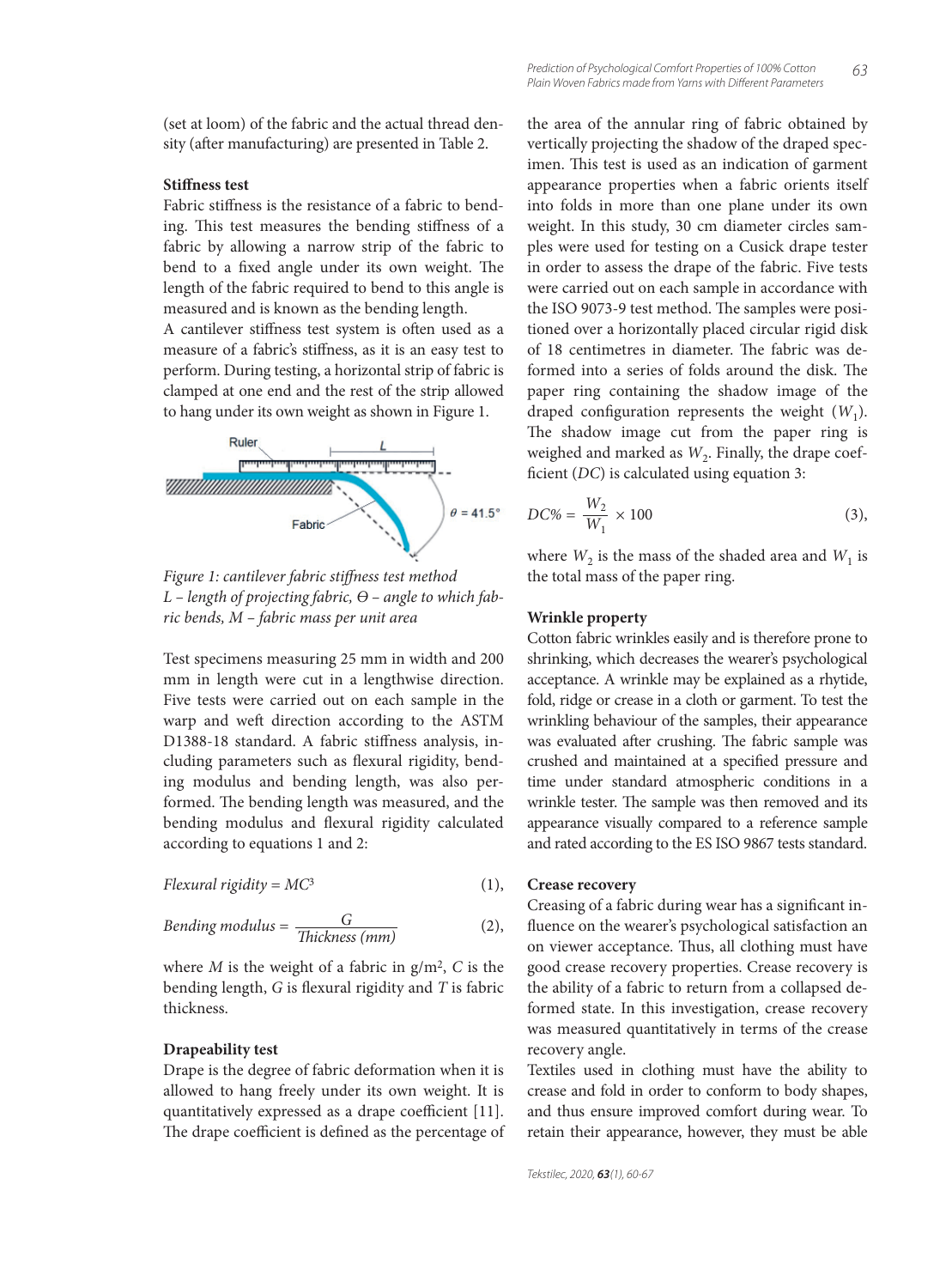to eliminate creases that occur in wear and laundering. When a fibre bends, cross-links may break and be formed in a new position, restricting recovery. Otherwise, they will merely stretch and recover when the load is removed. The M003A Shirley crease recovery tester was used for evaluation purposes. For the crease recovery test, 50 mm  $\times$  25 mm rectangular specimens were conditioned at a relative humidity of 65  $\pm$  2% and a temperature of 20  $\pm$  1 °C for 24 hours then folded for five minutes under a 2-kg load as per the ES ISO 2313 test standard method. This creasing load was then removed and the specimen allowed to recover for another five minutes in the crease recovery tester and the crease recovery angle recorded.

# 3 Results and discussion

### 3.1 Structural properties

As observed in Table 2, the samples had the same fabric structure, thread density and loom settings. Nominal and actual thread densities were slightly different, as shown in Table 2.

#### **Stiffness of fabrics**

Table 3 shows that fabric stiffness, expressed as flexural rigidity and bending modulus, did not change significantly. The effects of yarn count, yarn twist, strength and elongation on woven fabrics were insignificant at an F-value of 38487.969 and Sig-value (Pvalue) of 0.057 on flexural rigidity, and an F-value of

| Sample<br>code | Type of<br>weave | Nominal warp/weft<br>density [threads/cm] | Actual warp/weft<br>density [treads/cm] | Thickness<br>[cm] | Mass per unit<br>area $[g/m^2]$ |
|----------------|------------------|-------------------------------------------|-----------------------------------------|-------------------|---------------------------------|
|                |                  |                                           |                                         |                   |                                 |
| F1             | Plain            | 26/18                                     | 27/20                                   | 0.37              | 168                             |
| F <sub>2</sub> | Plain            | 26/18                                     | 26/17                                   | 0.38              | 140                             |
| F <sub>3</sub> | Plain            | 26/18                                     | 27/18                                   | 0.35              | 145                             |
| F4             | Plain            | 26/18                                     | 26/16                                   | 0.4               | 160                             |

*Table 2: Woven fabric characteristics*

| Properties fabrics              |                | Mean      | Std. deviation | Std. error | Minimum | Maximum |
|---------------------------------|----------------|-----------|----------------|------------|---------|---------|
| Crease recovery<br>of fabrics   | F1             | 102.6000  | 4.77493        | 2.13542    | 97.00   | 109.00  |
|                                 | F <sub>2</sub> | 99.6000   | 6.18870        | 2.76767    | 95.00   | 110.00  |
|                                 | F <sub>3</sub> | 110.6000  | 9.58123        | 4.28486    | 98.00   | 120.00  |
|                                 | F <sub>4</sub> | 111.8000  | 6.97854        | 3.12090    | 104.00  | 120.00  |
| Wrinkle                         | F1             | 4.4000    | .54772         | .24495     | 4.00    | 5.00    |
| recovery of                     | F <sub>2</sub> | 2.4000    | .54772         | .24495     | 2.00    | 3.00    |
| fabrics                         | F <sub>3</sub> | 2.2000    | .44721         | .20000     | 2.00    | 3.00    |
|                                 | F <sub>4</sub> | 2.0000    | .00000         | .00000     | 2.00    | 2.00    |
| Drape coefficient<br>of fabrics | F1             | 73.3220   | .83527         | .37354     | 72.25   | 74.35   |
|                                 | F2             | 66.1060   | .60455         | .27036     | 65.25   | 66.91   |
|                                 | F <sub>3</sub> | 72.7300   | .45645         | .20413     | 72.12   | 73.21   |
|                                 | F <sub>4</sub> | 74.8000   | 1.15972        | .51864     | 73.00   | 76.12   |
| Flexural rigidity               | F1             | 2014.2000 | 1.78885        | .80000     | 2012.00 | 2016.00 |
|                                 | F <sub>2</sub> | 1398.0000 | 5.70088        | 2.54951    | 1390.00 | 1405.00 |
|                                 | F <sub>3</sub> | 1596.6000 | 2.30217        | 1.02956    | 1595.00 | 1600.00 |
|                                 | F4             | 2238.4000 | 5.94138        | 2.65707    | 2230.00 | 2245.00 |
| Bending<br>modules              | F1             | 5439.6000 | 11.32696       | 5.06557    | 5425.00 | 5450.00 |
|                                 | F <sub>2</sub> | 3664.4000 | 16.75709       | 7.49400    | 3648.00 | 3684.00 |
|                                 | F <sub>3</sub> | 4430.2000 | 813.02380      | 363.59530  | 3680.00 | 5650.00 |
|                                 | F <sub>4</sub> | 5636.4000 | 33.42604       | 14.94858   | 5600.00 | 5665.00 |

*Table 3: Statistical descriptions of fabric properties*

Tekstilec, 2020, *63*(1), 60-67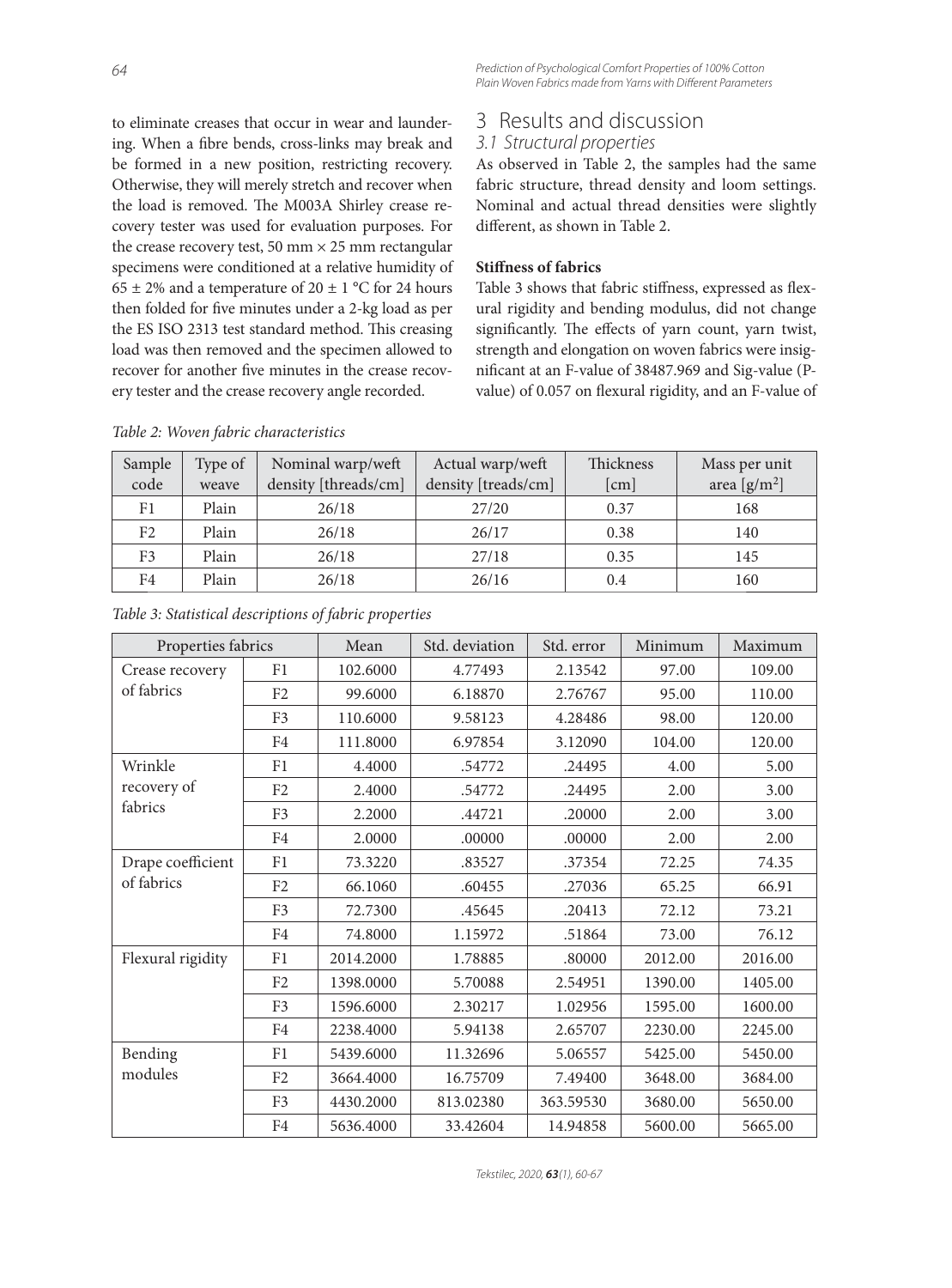25.506 and Sig-value of 0.055 on bending modules. As evident from the statistical analysis, the fabrics made from Y1 (21 tex) to Y4 (36 tex) showed no significant difference in flexural rigidity and bending modulus. This is because fabric flexural properties and handle are primarily influenced by the thickness and density of the fabric. For the tested samples, the two properties shown in Table 2 were not significantly different. Fabric thickness influences bending resistance, or rigidity, and may vary significantly, depending on the structure and texture, while mass per surface area, or GSM, in itself is not an expressive property concerning fabric flexibility in the absence of information on fabric thickness [14].

#### **Drapeability of fabrics**

As evident in Table 5, the produced woven fabrics showed a high significant change in drape coefficient with an F-value of 113.610 and P-value of 0.000. Drape coefficient is the inverse of drapeability. As mentioned earlier, drape is the extent to which a fabric will distort when it is permitted to droop under its own weight. It is correlated with a fabric's mechanical properties. The most significant factors include bending, shear, formability, fabric weight and thickness. Drape depends on a fabric's parameters, including structure, yarn type and fibre content, as well as finishing treatments [14].

Table 4 shows a multiple linear regression equation of the fabrics' properties. These equations would be useful in predicting crease and wrinkle recovery, as well as the drape coefficient of the fabrics. The adjusted  $\mathbb{R}^2$ value is an indication of the correlation of yarn properties (factors) and fabric characteristics (responses). When the adjusted  $\mathbb{R}^2$  value increases or decreases to 1 or –1, this indicates a strong correlation between them. In this study, the correlation of stiffness and yarn parameters was low (Adj.  $R^2 = 0.231$  for flexural rigidity and Adj.  $R^2 = 0.125$  for bending modulus). However, crease recovery, wrinkle recovery and the drape coefficient showed a very good correlation with the studied yarn parameters, with values

of Adj.  $R^2 = 0.0998$ , Adj.  $R^2 = 0.975$  and Adj.  $R^2 = 1$ , respectively. The rigidity (high drape coefficient) of woven fabric  $F_1$  with a coarser count was higher, while fabrics with 36.4 tex had a higher drape coefficient (rigidity) of 74.8%. This indicated that the rigidity of fabrics increased proportionally with an increase in the yarn count (tex). In the case of a coarser count, the number of fibres is high in the yarn cross section and leads to a high drape coefficient, making them less comfortable during wear. Because of its high drape coefficient, the fabric demonstrated less drapeability and flexibility. It was observed that fabric thickness and weight also affected the drapeability of woven fabrics. Fabrics  $F_2$  and  $F_3$ , with a low thickness and low weight, demonstrated a better drapeability of 66.1% and 72.7%, respectively. A similar concept was also reported in earlier research [14]. Süle reported that woven fabrics with thicker weft yarns and higher weft densities had a higher rigidity [10].

#### **Wrinkle recovery**

The wrinkle recovery of woven fabrics made from four types of yarns with different properties demonstrated a significant change at an F-value of 30.917 and P-value of 0.000 (see Table 5). As the results show, wrinkle recovery was significantly affected by yarn count, twist, elongation and the tenacity of yarns, respectively. A high level of wrinkling was observed in fabric  $F_4$  made from a low twist, coarser count, and low elongation and tenacity of yarn. This was because when a load was applied on the fabric, it became compressed and deformed. When the applied load was removed, the tendency to recover to the original position was very low because the structure of low twisted yarns tends to be distorted. The individual correlation of yarn parameters was analysed using linear regression. The results showed that yarn elongation and tenacity were highly correlated to wrinkle recovery at Adj.  $R^2$  of 0.928 and Adj.  $R^2$  of 0.924, respectively. Yarn twist also had good correlation at Adj.  $\mathbb{R}^2$  of 0.879, but was low for yarn count at Adj.  $R^2$  of 0.596.

*Table 4: Multiple linear regression equation of fabric properties* 

| Properties               | Multiple linear regression equation                                                                        | Adj. $R^2$ |
|--------------------------|------------------------------------------------------------------------------------------------------------|------------|
| Crease recovery in angle | $169.89411 + 0.39761 \times X_1 - 0.06034 \times X_2 + 2.54839 \times X_3 - 8.73989 \times X_4$            | 0.998      |
| Wrinkle recovery (grade) | $-22.94906 + 0.05257 \times X_1 + 0.02249 \times X_2 + 0.02214 \times X_3 + 0.76871 \times X_4 \mid 0.975$ |            |
| Drape coefficient        | $86.12092 + 0.22059 \times X_1 - 0.03755 \times X_2 + 0.7464 \times X_3 + 1.14481 \times X_4$              |            |

 $X_1$  = yarn count,  $X_2$  = yarn twist,  $X_3$  = tenacity,  $X_4$  = elongation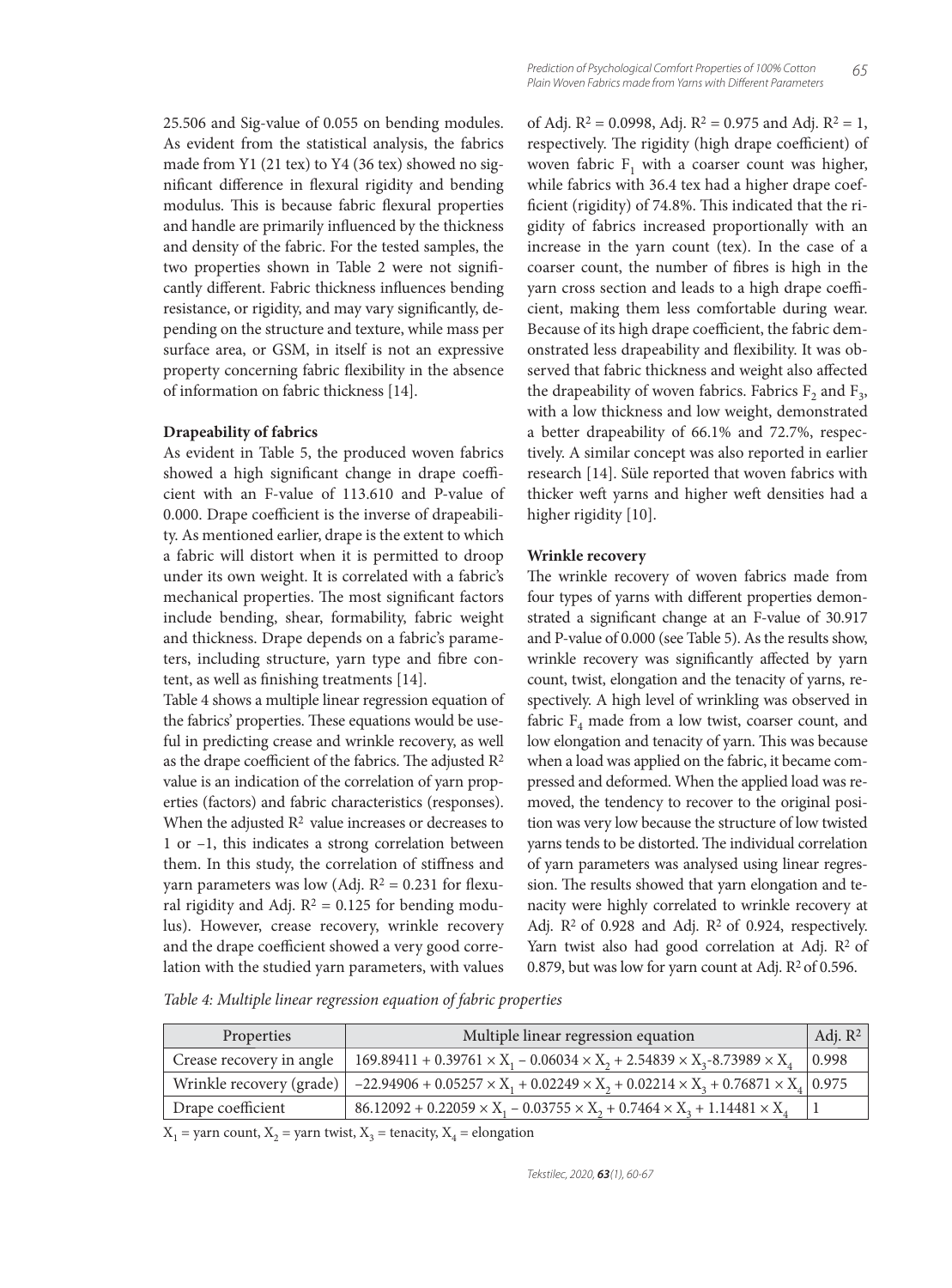

*Figure 2: Wrinkle recovery*

Figure 2 shows the average grade of wrinkle recovery of developed fabrics. Grade 4 mean very good wrinkle recovery, grade 3 means moderate recovery, grade 2 means low recovery or high wrinkling and grade 1 means poor recovery (formation of extreme wrinkles). The wrinkle recovery grade was thus reduced from fabric  $F_1$ ,  $F_2$ ,  $F_3$  to  $F_4$ , respectively. This indicated that fabrics  $F_3$  and  $F_4$  with less twist yarns demonstrated poor recovery due to loose yarns in the fabric, which are easily damaged when a load is applied and the tendency of recovery to the original position is lower. However, woven fabric  $F_1$  with a higher yarn twist and fine count demonstrated very good wrinkle recovery. This is because of the higher number of turns per meter, which contributes to resistance to the applied load (undamaged) and easier recovery. This result is confirmed by a previous similar report on the recoverability of knitted fabrics [15] and the bending properties of woven fabrics [13].

*Table 5: Analysis of variance of fabric properties*

#### **Crease recovery**

As evident in Table 5, the four types of woven fabrics made from yarns with different properties demonstrated no significant change in terms of the statistical value of the F-value of 3.546 and P-value of 0.069. A P-value is  $\geq$  0.05 indicates that there is no difference between samples. As seen in Figure 3, the crease recovery of the  $F_3$  and  $F_4$  samples seems to have greater value. However, that value was statistically insignificant. To predict the crease recovery of fabrics, a multiple regression equation was developed and is presented in Table 4. All factors together had an Adj.  $R^2$  of 0.998. In addition, linear regression was also performed to show the relation of a single factor and response (crease recovery). Yarn twist (Adj.  $R^2$  of 0.991) elongation (Adj.  $R^2$  of 0.973), yarn count (Adj.  $R^2$  of 0.955) and tenacity of yarn (Adj.  $R^2$  of 0.854) were correlated with the crease recovery of fabrics. The Adj.  $R^2$  value was used to analyse individual factors, while the remaining yarn parameters were taken as constants.



*Figure 3: Crease recovery of fabrics*

| Properties Fabrics     |                | Sum of squares | df | Mean square | $\mathbf{F}$ | Sig.  |
|------------------------|----------------|----------------|----|-------------|--------------|-------|
| Crease recovery        | Between groups | 536.150        | 3  | 178.717     | 3.546        | 0.069 |
|                        | Within groups  | 806.400        | 16 | 50.400      |              |       |
| Wrinkle recovery       | Between groups | 18.550         | 3  | 6.183       | 30.917       | 0.000 |
|                        | Within groups  | 3.200          | 16 | 0.200       |              |       |
| Drape coefficient      | Between groups | 222.942        | 3  | 74.314      | 113.610      | 0.000 |
|                        | Within groups  | 10.466         | 16 | 0.654       |              |       |
| Flexural rigidity      | Between groups | 2202474.000    | 3  | 734158.000  | 38487.969    | 0.057 |
|                        | Within groups  | 305.200        | 16 | 19.075      |              |       |
| <b>Bending modules</b> | Between groups | 12673882.150   | 3  | 4224627.383 | 25.506       | 0.055 |
|                        | Within groups  | 2650136.400    | 16 | 165633.525  |              |       |

Tekstilec, 2020, *63*(1), 60-67